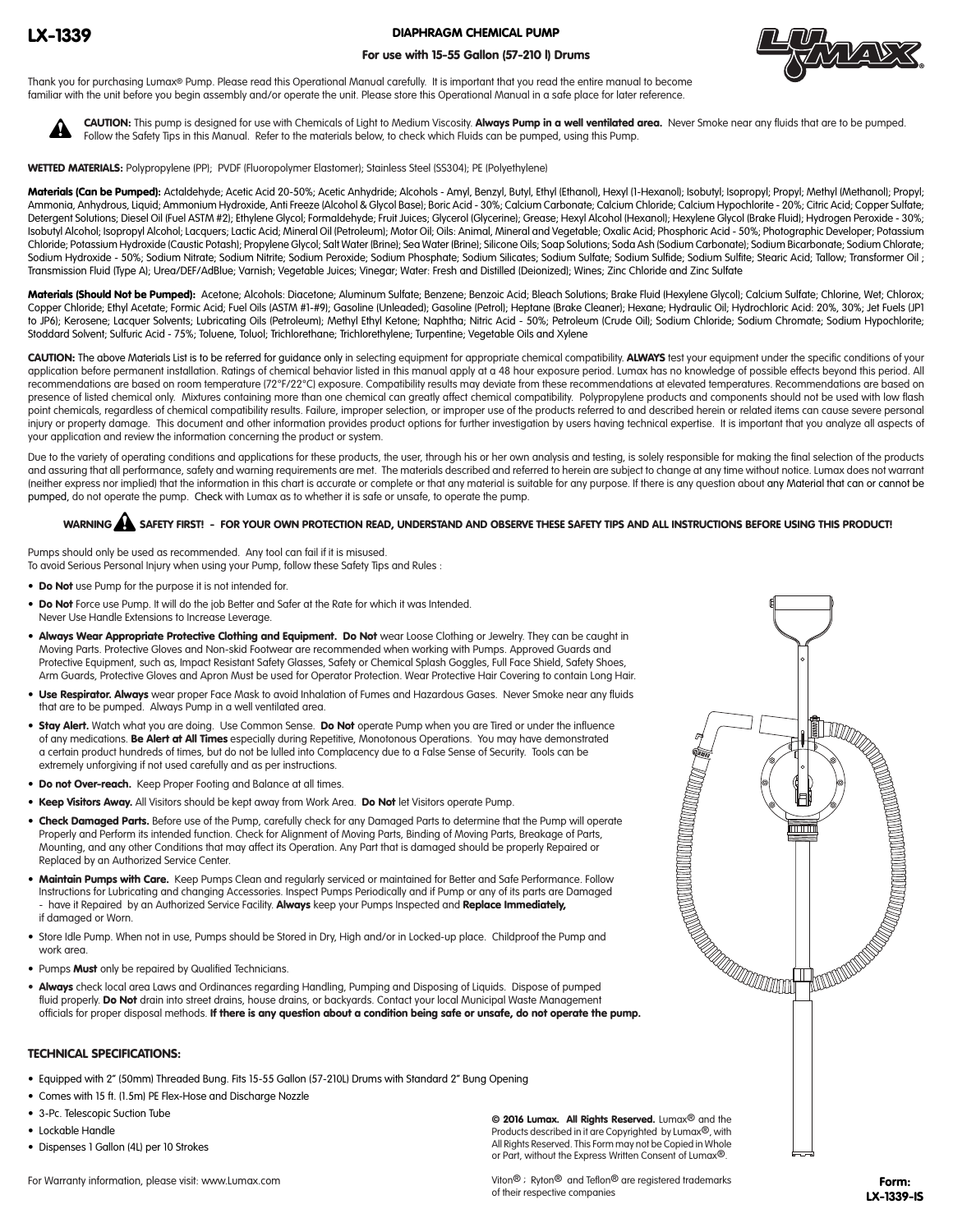#### BOMBA DE DIAFRAGMA PARA QUÍMICOS

#### Para ser utilizada con tambores de 15 (56 lts.) a 55 galones (207 lts.)



Gracias por comprar la bomba Lumax®. Sírvase leer cuidadosamente este Manual de Funcionamiento. Es importante que usted lea todo el manual para familiarizarse con la unidad antes de comenzar el ensamblaje y/o funcionar la unidad. Sírvase mantener este Manual de Funcionamiento en un lugar seguro para referencia futura.

PRECAUCIÓN: Esta bomba está diseñada para su uso con productos químicos de la luz para viscosidad media. Siempre bomba en un área bien ventilada. Nunca fume cerca de cualquier fluido que deba ser bombeado. Siga los Consejos de seguridad en este manual. Consulte los materiales siguientes, para comprobar qué fluidos pueden ser bombeado, el uso de esta bomba.  $\blacktriangle$ 

MATERIALES EN CONTACTO CON EL FLUIDO: Polipropileno (PP); Acero Inoxidable (SS 304); PVDF (Elastómero de Fluoropolímero); Polietileno (PE)

Materiales (pueden ser bombeados): Acetaldehído; Ácido Acético 20-50%; Anhídrido Acético; Alcoholes - Amilo, Bencilo, Butilo, Etílico (Etanol), Hexilo (1-Hexanol), Isobutilo, Isopropílico, Metilo (Metanol); Propilo; Amoníaco (Anhidro y Líquido); Hidróxido de Amonio; Anti-Congelante (Base de Alcohol y Base de Glicol); Ácido Bórico - 30%; Carbonato de Calcio; Cloruro de Calcio; Hipoclorito de Calcio - 20%; Ácido Cítrico; Ácido Cítrico; Sulfato de Cobre; Soluciones Detergentes; Aceite Diesel (Combustible ASTM # 2); Etilenglicol; Formaldehído; Jugos de Fruta; Glicerol (Glicerina); Grasa; Alcoholes Hexilo (Hexanol); Hexilenglicol (Líquido de Frenos); Peróxido de Hidrógeno -30%; El alcohol de Isobutilo; Alcohol Isopropílico; Esmalte; Ácido Láctico; Aceite Mineral (Petróleo); Aceite para Motor; Aceites, Animal y Minerales; Aceites, Vegetales; Ácido Oxálico; Ácido Fosfórico -50%; Fluido de Revelado Fotográfico; Cloruro de Potasio; Hidróxido de Potasio (Potasa Cáustica); Propilenglicol; Agua Salada (Salmuera); El Agua de Mar (Salmuera); Los Aceites de Silicona; Soluciones de Jabón; La ceniza de Soda (Carbonato de Sodio); Bicarbonato de Sodio; Clorato de Sodio; Hidróxido de Sodio - 50%; Nitrato de Sodio; Nitrito de Sodio; Peróxido de Sodio; Peróxido de Sodio; Los Silicatos de Sodio; Sulfato de Sodio; Sulfuro de Sodio; Sulfito de Sodio; Ácido Esteárico; Sebo; Aceite del Transformador; Aceite de Transmisión (Tipo A); Urea/DEF/AdBlue; Barniz; Los Jugos Vegetales; Vinagre; Agua, Destilada (Desionizada); Agua, Fresh; Vinos; Cloruro de Zinc y Sulfato de Zinc

Materiales (no deberían ser bombeados): Acetona; Alcoholes, Diacetona; El Sulfato de Aluminio; Benceno; Ácido Benzoico; Las Soluciones de Cloro; El líquido de Frenos (Hexilenglicol); Sulfato de Calcio; El Cloro, Mojado; Clorox; Cloruro de Cobre; Acetato Etílico; Ácido Fórmico; Aceites Combustibles (ASTM #1- #9); Gasolina (sin Plomo); La Gasolina (Gasolina); Heptano (Limpiador de Frenos); Hexano; Aceite Hidráulico; Ácido Hidroclórico: 20%, 30%; Los Combustibles de Aviación (JP1 para JP6); Kerosén; Disolventes de Laca; Disolventes de Laca; Aceites Lubricantes (Petróleo); Metiletilcetona; Nafta; Ácido Nítrico - 50%; Petróleo (Petróleo Crudo); Cloruro de Sodio; El Cromato de Sodio; Hipoclorito de Sodio; Solvente Stoddard; Ácido Sulfúrico - 75%; Toluano; Tricloroetano; Tricloroetileno; Trementina; Aceites Vegetales; Xileno

PRECAUCIÓN: La Lista de Materiales anterior debe ser referenciada solamente para orientación al seleccionar equipos para una adecuada compatibilidad química. SIEMPRE pruebe sus equipos bajo las condiciones específicas de su aplicación antes de la instalación permanente. Las valoraciones del comportamiento químico listado en este manual aplican a un periodo de exposición de 48 horas. Lumax no tiene conocimiento de posibles efectos más allá de este periodo. Todas las recomendaciones están basadas en exposición a temperatura ambiente (72°F/22°C). Los resultados de compatibilidad podrían desviarse de estas recomendaciones, a temperaturas elevadas. Las recomendaciones están basadas solamente en la presencia del químico listado. Las mezclas que contienen más de un químico pueden afectar de manera importante la compatibilidad química. Los productos y componentes de polipropileno no deberían ser usados con químicos que tienen un punto de inflamación bajo, sin importar los resultados de compatibilidad química. La falla, selección inadecuada, o uso impropio de los productos referenciados y descritos aquí, o de artículos relacionados, puede causar lesiones personales severas o daños materiales. Este documento y otra información proporcionan opciones del producto para una investigación más profunda realizada por usuarios que tengan pericia técnica. Es importante que analice todos los aspectos de su aplicación y revise la información relativa al producto o al sistema.

Debido a la variedad de condiciones de operación y aplicaciones para estos productos, el usuario, a través de sus propios análisis y pruebas, es el único responsable de hacer la selección final de los productos y garantizar que se cumplan todos los requerimientos de desempeño, seguridad y precaución. Los materiales descritos y referenciados aquí están sujetos a cambios en cualquier momento sin aviso previo. Lumax no garantiza (ni expresa o da a entender) que la información en esta tabla es precisa o completa, o que cualquier material es adecuado para cualquier propósito. Si hay alguna duda sobre cualquier Material que pueda o no pueda ser bombeado, no opere la bomba. Verifique con Lumax si es seguro o no, operar la bomba.

# ADVERTENCIA ¡SEGURIDAD PRIMERO! ¡PARA SU PROPIA PROTECCIÓN: LEA, ENTIENDA Y SIGA ESTOS TIPS DE SEGURIDAD Y TODAS LAS INSTRUCCIONES ANTES DE UTILIZAR ESTE PRODUCTO!

Las bombas solamente deberían ser utilizadas según se recomienda. Si no es utilizada correctamente, cualquier herramienta puede fallar. Para evitar graves lesiones personales al utilizar su bomba, siga los siguientes tips y normas de seguridad:

- No utilice la Bomba para otro propósito.
- No forje la bomba. Funcionará mejor y más seguro a la velocidad para la cual fue diseñada. Nunca utilice extensiones de palanca para aumentar el brazo de la palanca.
- · Vista siempre el traje y el equipo protector apropiado. No vista ropa suelta o joyas. Éstas pueden ser atrapadas en las partes movibles. Los guantes protectores y calzado que no resbale son recomendables cuando trabaje con bombas. Protectores adecuados y equipo de protección tales como anteojos de seguridad resistentes a los impactos, anteojos protectores contra salpicaduras químicas o de seguridad, pantalla completa para la cara, zapatos de seguridad, protectores para brazos, guantes protectores y delantal deben ser utilizados para la protección del operador. Utilice una cubierta protectora para el cabello, para cubrir el cabello largo.
- · Use Respirador. Siempre use la mascara facial adecuada para evitar la inhalación de vapores y gases peligrosos. Nunca fume cerca de cualquier fluido que deba ser bombeado. Bombee siempre en un área bien ventilada.
- · Manténgase alerta. Vigile siempre lo que hace. Utilice el sentido común. No funcione la bomba cuando usted esté cansado o bajo la influencia de algún medicamento. Manténgase alerta en todo momento especialmente durante operaciones repetitivas y monótonas. Usted puede haber demostrado un producto varios cientos de veces, sin embargo, no se confíe demasiado debido a un falso sentido de seguridad. Si no se utilizan cuidadosamente y según las instrucciones, las herramientas pueden ser extremadamente implacables.
- No se estire. Mantenga el equilibrio y el balance adecuado en todo momento.
- Mantenga a los visitantes alejados. Todos los visitantes deberán mantenerse lejos del área de trabajo. No deje que los visitantes funcionen la bomba.
- · Revise las piezas dañadas. Antes de utilizar la bomba, revise cuidadosamente si hay alguna pieza dañada para determinar si la bomba funcionará correctamente y realizará su función. Revise la alineación de las piezas movibles, unión de las piezas movibles, ruptura de las piezas, montaje, y cualquier otra condición que pueda afectar su funcionamiento. Cualquier pieza que esté dañada deberá ser reparada o reemplazada adecuadamente por un Centro de Servicio autorizado.
- . Mantenga las bombas con cuidado. Mantenga las bombas limpias y hágales servicio o mantenimiento regularmente para un mejor rendimiento y mas seguro. Siga las instrucciones para lubricación y cambiar los accesorios. Inspeccione las bombas periódicamente y si la bomba o cualquiera de sus piezas están dañadas: - haga que un Representante Autorizado de Servicio lo repare. Mantenga sus bombas inspeccionadas siempre y reemplácela inmediatamente, si se daña o se desgasta.
- Almacene la herramienta cuando no este en uso. Las bombas deberían ser almacenadas en un lugar seco, en alto y/o cerrado. Mantenga la bomba y el área de trabajo fuera del alcance de los niños.
- Las bombas deben ser reparadas solamente por Técnicos Calificados.
- Revise siempre las leyes y ordenanzas locales relacionadas con el manejo, bombeo y disposición de los fluidos bombeados. Deseche los fluidos bombeados adecuadamente. No drene los fluidos en los drenajes de la calle, drenaies de la casa o patios traseros. Contacte a sus funcionarios municipales locales de desecho sobre los métodos adecuados de desecho. Si tiene alguna pregunta sobre si es seguro funcionar la bomba o no, no funcione la bomba.

#### ESPECIFICACIONES TÉCNICAS:

- Equipada con tapón roscado de capas de 2" (50mm) Soporta Bidones de 15-55 Galones (57-210L) con Abertura para Entrada de Líquido, Estándar de 2"
- Boquilla de Descarga
- Tubo de Succión Telescópico 3 Pz.
- Manguera PE Flex de 15 ft. (1.5m)
- Manija Bloqueable
- Despacha 1 Galón (4L) por 10 Bombeos

© 2016 Lumax®, Todos los derechos reservados. Lumax® y los productos descritos están registrados por Lumax® como propiedad literaria, con todos los derechos reservados. Este documento no puede ser copiado en todo o en parte sin el consentimiento expreso por escrito de Lumax®.

Viton® ; Ryton® y Teflon® son marcas registradas de sus compañías respectivas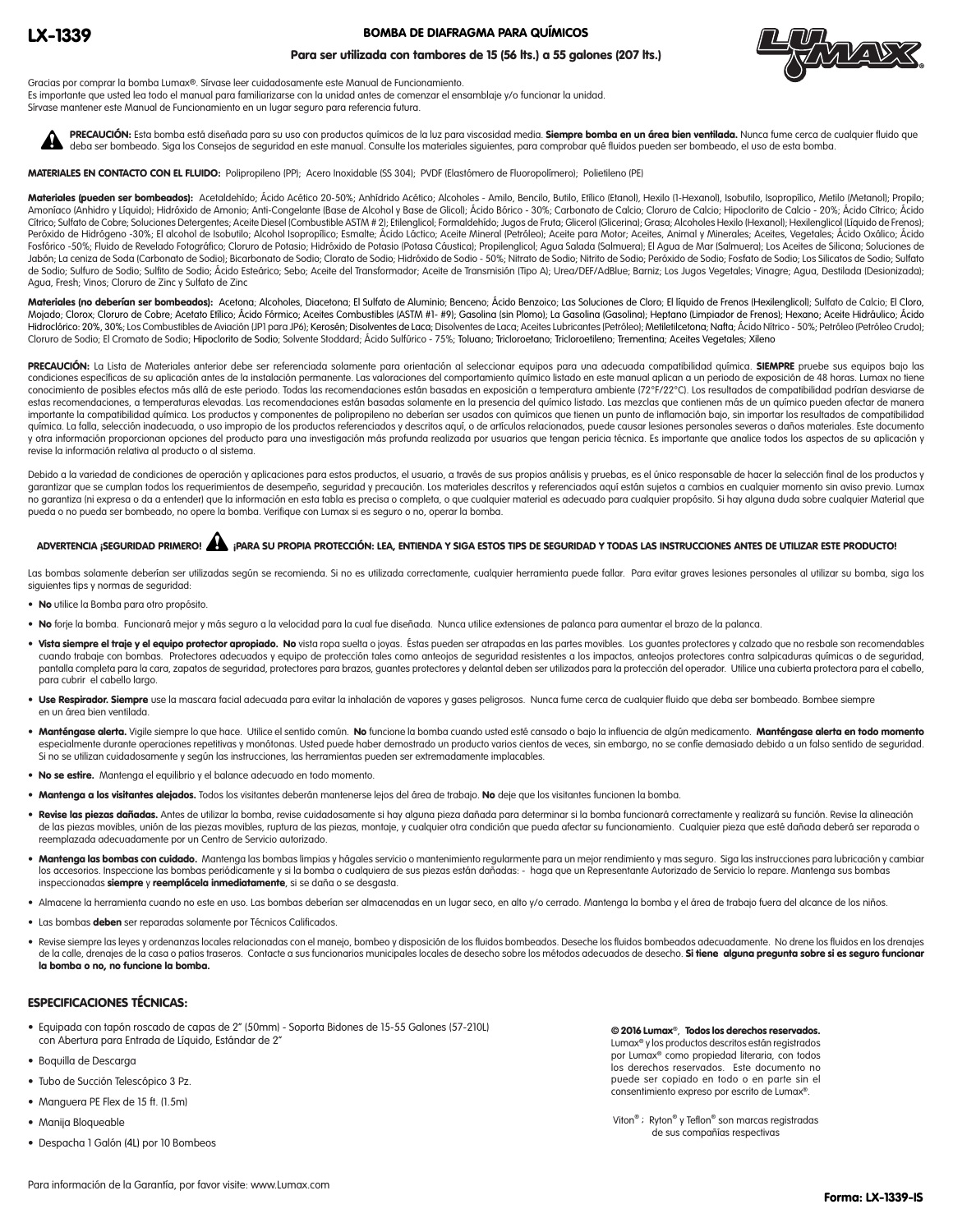#### POMPE AU DIAPHRAGME, AUX CHIMIQUES



#### Utiliser avec des cylindres de 15 Gallons (56 litres) à 55 Gallons (207 litres)

Nous vous remercions d'avoir acheté la pompe Lumax®. Veuillez lire ce manuel d'emploi attentivement. C'est important de lire le manuel en entier pour se familiariser avec le produit avant de commencer l'assemblage et/ou de l'utiliser. Conserver ce manuel d'emploi dans un endroit sûr pour pouvoir l'utiliser dans le futur.

PRÉCAUTION: Cette pompe est conçue pour une utilisation avec des produits chimiques de la lumière à viscosité moyenne. Pomper toujours dans un endroit bien ventilé. Ne fumez jamais à proximité de tous les fluides qui sont à pomper. Suivez les conseils de sécurité dans ce manuel. Reportez-vous aux matières ci-dessous, pour vérifier quels fluides peut être pompé, en utilisant cette pompe.  $\blacktriangle$ 

MATÉRIAUX EN CONTACT AVEC LE FLUIDE: Polypropylène (PP); Acier Inoxydable (SS 304); PVDF (Fluoroélastomère); Polyéthylène (PE)

Matières (pouvant être pompées): Acétaldehydes; Acide Acétique 20-50%; Anhydride Acétique; Alcools - Amyle, Benzylique, Butyl, Éthylique (éthanol), Hexyl (1-hexanol), Isobutyl, Isopropylique, Méthyle (Méthanol); Propyl; Ammoniac (Anhydrique); Ammoniac (Liquide); Hydroxide d'Ammonium; Anti-Freeze (alcool de base); Antigel (alcool de base); Acide Borique -30%; Carbonate de Calcium; Chlorure de Calcium; Hypochlorite de Calcium - 20%; Acide Citrique; Sulfate de Cuivre; Solutions de Détergent; Diesel Oil (Carburant ASTM No. 2); Ethylène Glycol; Formaldéhyde; Jus de Fruits; Glycérine; Graisse; Hexyl Alcools (Hexanol); Hexylèneglycol (Fluid Brake); Péroxide d'Hydrogène - 30%; Isobutyl Alcools; Alcool Isopropylique; Acide Lactique; Huiles Lubrifiantes (Pétrole); Huile Minérale (Pétrole); Huile de Moteur; Huiles, Animaux et Minérales, Légumes; Acide Oxalique; Acide Phosphorique - 50%; Photographique Développeur; Chlorure de Potassium; Hydroxyde de Potassium (Potasse Caustique); Propylène Glycol; Eau Salée (Saumure); Eau de Mer (Saumure); Huiles de Silicone; Solutions de Savon; Soda Ash (Sodium Carbonate); Bicarbonate de Sodium; Chlorate de Sodium; Hydroxide de Sodium - 50%; Nitrate de Sodium; Nitrite de Sodium; Le Peroxyde de Sodium; Phosphate de Sodium; Silicates de Sodium; Sulfate de Sodium; Sulfure de Sodium; Sulfite de Sodium; Acide Stéarique; Suif; Transformer Oil; Huiles de Transmission (Type A); Urée/DEF/AdBlue; Vernis; Jus de Légumes; Le Vinaigre; Eau, Distillée (Désionisée) et Frais; Vins; Chlorure de Zinc et Sulfate de Zinc

Matières (ne pouvant pas être pompées): Acétone; Alcools - Diacetone, Sulfate d'aluminium; Benzène; Acid Benzoïque; Solutions de Blanchiment; Liquide de Frein (Hexylèneglycol); Sulfate de Calcium; Le Chlore, Humide; Chlorox; Chlorure de Cuivre; Acétate d'Éthyle; Acid Formique; Huiles Combustibles (ASTM No. 1- No. 9); Essence (Sans Plomb); Essence (Petrol); Heptane (Liquide de Freins); Hexane; Huile Hydraulique; Acide Chlorhydrique - 20% et 30%; Carburant d'Avion (de JP1 à JP6); Kérosène; Solvants Laque; Huiles Lubrifiantes (Pétrole); Méthyléthylcétone; Naphte; Acide Nitrique - 50%; Pétrole (Pétrole Brut); Chlorure de Sodium; Chromate de Sodium; Hypochlorite de Sodium; Solvant Stoddard; Acide Sulfurique - 75%; Toluène, Toluol; Trichlorethane; Trichlorethylène; Térébenthine; Les Huiles Végétales et Xylène

PRÉCAUTION: La Liste de Matériaux ci-dessus doit être référencée seulement comme direction en sélectionnant du matériel pour une compatibilité chimique appropriée. Faites TOUJOURS l'essai de votre matériel sous les conditions spécifiques de votre application avant l'installation permanente. Les valeurs du comportement chimique listées dans ce manuel sont applicables à une période d'exposition de 48 heures. Lumax n'a pas de connaissance sur des possibles effets au-delà de cette période. Toutes les recommandations sont basées sur l'exposition à température ambiante (72°F/22°C). Les résultats de compatibilité pourraient se dévier de ces recommandations, à températures élevées. Les recommandations ne sont basées que sur la présence du produit chimique listé. Les mélanges qui contiennent plus d'un produit chimique, peuvent affecter de façon importante la compatibilité chimique. Les produits et composants en polypropylène ne devraient pas être utilisés avec des produits chimiques qui ont un point d'inflammation bas, sans se soucier des résultats de la compatibilité chimique. La sélection incorrecte ou inappropriée, ou l'utilisation peu convenable des produits référencés et décrits dans ce document, ou d'autres articles liés, peut causer des blessures personnelles sévères ou dégâts. Ce document et d'autres informations fournissent options du produit pour une recherche plus approfondie, réalisée par utilisateurs qui aient des compétences techniques. Il est important que vous analysiez tous les aspects de votre application et vérifiez l'information concernant les produits ou le système.

En raison de la variété des conditions d'opération et applications pour ces produits, l'utilisateur, à travers ses propres analyses et essais, est le seul responsable de faire la sélection finale des produits et garantir que tous les conditions de performance, sécurité et précaution soient remplies. Les matériaux décrits et référencés dans ce document peuvent être modifiés sans préavis. Lumax ne garantit pas (ni exprime, ni laisse entendre) que les informations sur ce tableau sont précises ou complètes, ou que n'importe lequel matériel est approprié à tout usage. Si vous avez des doutes sur quelques Matériaux qui puissent ou ne puissent pas être pompés, ne opérez pas la pompe. Vérifiez auprès Lumax s'il est sûr ou non, d'opérer la pompe.

# MISE EN GARDE LA SECURITÉ EN PREMIER! À POUR VOTRE PROTECTION LISEZ, COMPRENEZ ET OBSERVEZ CES INDICATIONS DE SÉCURITÉ. ET TOUTES LES INSTRUCTIONS AVANT D'UTILISER CE PRODUIT!

Les Pompes doivent être utilisées uniquement comme recommandé. Tout outil peut tomber en panne en cas de mauvais usage. Pour éviter des blessures corporelles sérieuses lors de l'usage de votre pompe, respectez les instructions et les règles de sécurité suivantes:

- N'utilisez pas la pompe pour un usage pour lequel elle n'est pas destinée.
- Ne forcez pas la pompe. Elle fonctionnera mieux et sera moins dangereuse si elle est utilisée à la vitesse programmée. N'utilisez jamais les manches prolongées pour augmenter la puissance de levier.
- Portez toujours des vêtements et équipements convenables. Ne mettez pas des habits amples ou de bijoux pendants. Ils peuvent être pris dans les pièces qui bougent. Des gants protecteurs et des chaussures antidérapantes sont recommandés lorsque vous travaillez avec les pompes. Des dispositifs et équipements protecteurs comme lunettes de sécurité qui résistent à l'impact, lunettes protectrices contre les éclaboussures chimiques, masque protectrice du visage, chaussures protectrices, garde bras, gants et tablier protecteurs doivent être utilisés pour la protection de l'opérateur. Portez un couvre cheveux protecteur pour contenir les cheveux longs.
- · Utilisez le Respirateur. Portez toujours un masque protecteur convenable pour éviter d'avaler les vapeurs des gaz dangereux. Ne fumez jamais près d'aucuns fluides qui vont être pompés. Pompez toujours dans un endroit bien aéré.
- · Soyez vigilant. Faites attention à ce que vous faites. Utilisez le bon sens. N'utilisez pas la pompe quand vous êtes fatigué ou quand vous prenez des médicaments. Soyez alerte à tout moment, surtout pendant des exécutions répétitives et monotones. Même si vous avez essayé un produit une centaine de fois, ne diminuez jamais votre vigilance. Les instruments peuvent être extrêmement impitoyables s'ils ne sont pas utilisés soigneusement et selon les instructions.
- Ne présumez pas de vos forces. Maintenez un maintien et un équilibre appropriés.
- · N'acceptez pas de visiteurs. Tous les visiteurs doivent être à l'écart du milieu de travail. Ne laissez pas les visiteurs opérer la pompe.
- · Vérifier les pièces endommagées. Avant d'utiliser la pompe, vérifiez soigneusement la pompe pour trouver toutes les pièces endommagées, pour déterminer si la pompe fonctionnera correctement et s'exécutera pour l'usage pour lequel elle est destinée. Vérifiez le cadrage des pièces mobiles, le liage des pièces mobiles, la rupture des pièces, l'assemblage, et toutes autres conditions qui peuvent affecter son exécution. Toute pièce endommagée doit être réparée correctement ou remplacée par un centre de service autorisé.
- · Entretenez les pompes avec soin. Gardez les pompes propres et entretenez-les régulièrement pour une performance supérieure et sans danger. Suivez les instructions pour lubrifier et changer les accessoires. Examinez les pompes périodiquement et si la pompe ou la moindre de ses pièces est endommagée – faites-les réparer par un centre de service autorisé. Les pompes doivent toujours être maintenues et remplacées immédiatement si elles sont endommagées ou usées.
- Mettez en dépôt tout instrument au repos. Quand les pompes ne fonctionnent pas, elles doivent être conservées dans un endroit sec, élevé et/ou enfermées sous verrous. If ne faut pas que les enfants puissent avoir accès a la pompe et au milieu de travail.
- **·** Les pompes doivent seulement être réparées par des techniciens qualifiés.
- · Vérifiez toujours les lois et les ordonnances locales concernant la manipulation, le pompage et le rejet des fluides. Rejetez le fluide pompé correctement. Ne le videz pas dans les égouts de la rue, de la maison ou du jardin. Contactez vos fonctionnaires locaux de gestion de déchets municipaux pour connaître les méthodes appropriées de rejet des fluides. S'il y a le moindre doute concernant une condition dangereuse, n'utilisez pas la pompe

#### SPECIFICATIONS TECHNIQUES:

- Équipée de bouchon à vis de 2" (50mm) Elle adapte bidons de 15-55 Gallons (57-210L) à l'ouverture d'entrée de fluides, standard de 2"
- Buse à Décharge
- Tuyau à Succion télescope 3 Pc.
- Tuyau PE Flex de 15 ft. (1.5m)
- Poignée au Verrou
- Elle verse 1 Gallon (4L) pour 10 coups de pompage

© 2016 Lumax®. Tous droits réservés. Lumax®et ses produits décrits sont les droits d'auteur de Lumax®, avec tous droits réservés. Ce mode d'emploi ne peut être copiée en entier ou en partie, sans consentement par écrit exprès de Lumax®.

> Viton® ; Ryton® et Teflon® sont marques déposées des leurs sociétés respectives